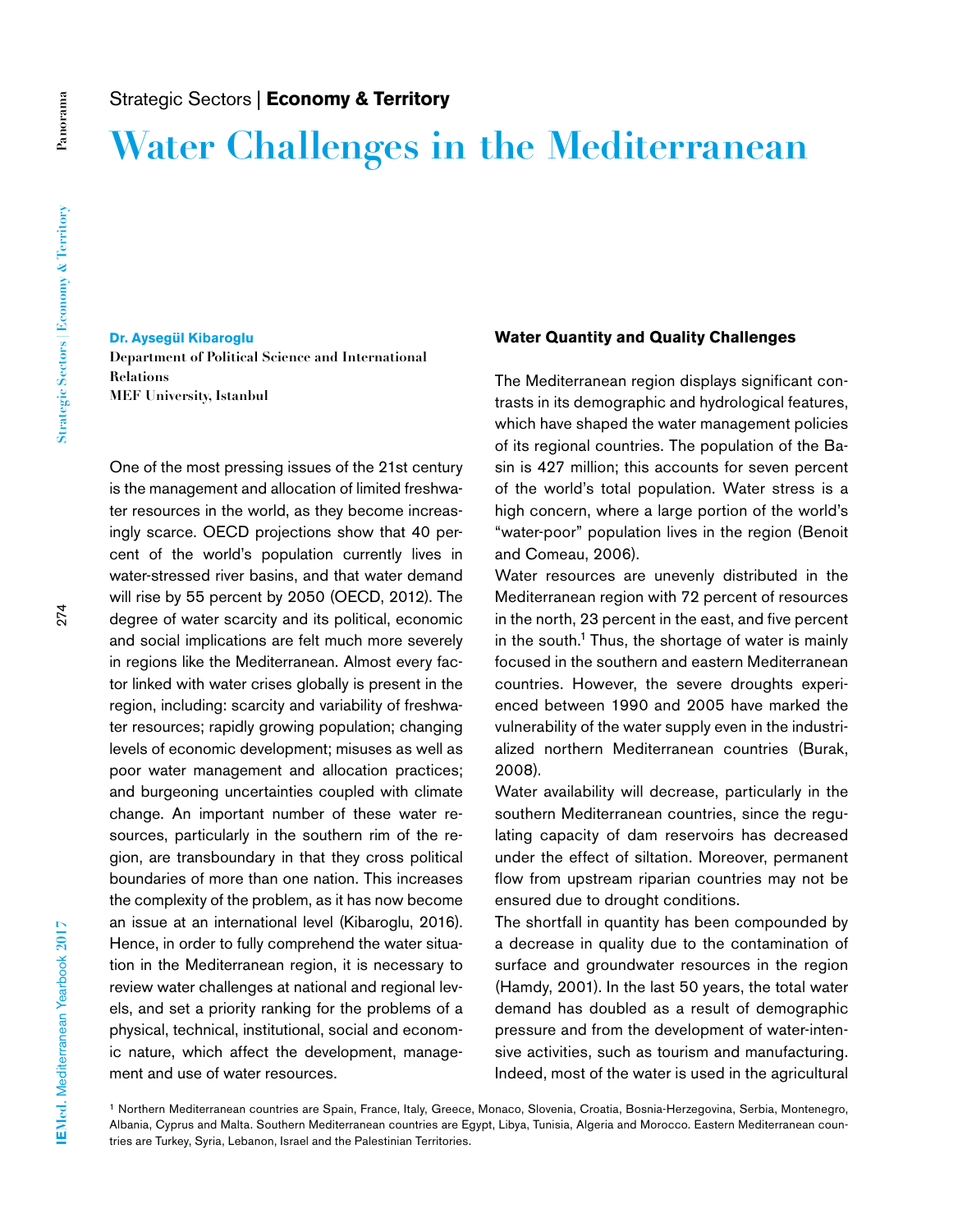sector, which presents high rates of inefficiency. In the near future, availability of water will be the "main constraint to agricultural development of arid" and semi-arid countries in the southern and eastern Mediterranean. Without efficient control and proper water management, self-sufficiency in food and energy will continue to be a challenge for most countries in the region.

#### **Impacts of Climate Change**

The shortage of water in the region has been affected by the impact of climate change through increasing temperatures and variations in precipitation. Once again, the impacts have different consequences in the region: the southern and eastern Mediterranean countries are exposed to desertification, increasing soil aridity and exhaustion of water sources. Meanwhile, due to the lack of an efficient soil management policy, the northern shores of the Mediterranean appear more vulnerable to the increase in floods and landslides, as well as the resulting damage to infrastructure.

In the last 50 years, the total water demand has doubled as a result of demographic pressure and from the development of water-intensive activities, such as tourism and manufacturing.

Under the impacts of climate change, there will be less water available for irrigation, energy production, and domestic and industrial use. Less water in the rivers will also increase the stress on riverside ecosystems. Recent severe droughts in the region convey important messages about what could happen in the region in the future. Such events, which could become more frequent and intense, could threaten water availability and food security, and may cause conflicts in the region.

Climatic change will also alter the marine environment, with an expected rise in sea levels modifying several shores of Mediterranean countries. The most striking effects will be the submersion of land in delta areas (the Nile, Po and Rhone rivers), in the coastal zones and in the densely populated cities and suburbs close to the Mediterranean Sea (Ferragina, 2009).

## **Challenges for Sustainable and Integrated Water Management**

The questions of demand versus supply with regard to water management are important issues that require special attention in a water-scarce zone such as that of the southern countries of the Mediterranean. For a long time the supply management concept has dominated actions in the region. During the last century, the region witnessed major water supply projects including large impoundments, long distance transfer and the mining of fossil water. These projects are met with many social and environmental limitations that require a combination of supply and demand management actions, such as minimizing waste, improving efficiency and conservation works.

Under the impacts of climate change, there will be less water available for irrigation, energy production, and domestic and industrial use

In many parts of the region, agriculture will continue to be the main consumer of water resources. In terms of food security for the developing countries of the region, the water gap will be around 50 percent; the result of a growing population and deterioration of productivity due to poor water management. For sustainable agricultural development, large amounts could be made available to meet new agricultural demands by improving efficiency in this sector through better systems of on-farm water management, reducing irrigation water-distribution losses, changing cropping patterns, improving irrigation scheduling, and adopting irrigation-efficient technologies. These policies should be supported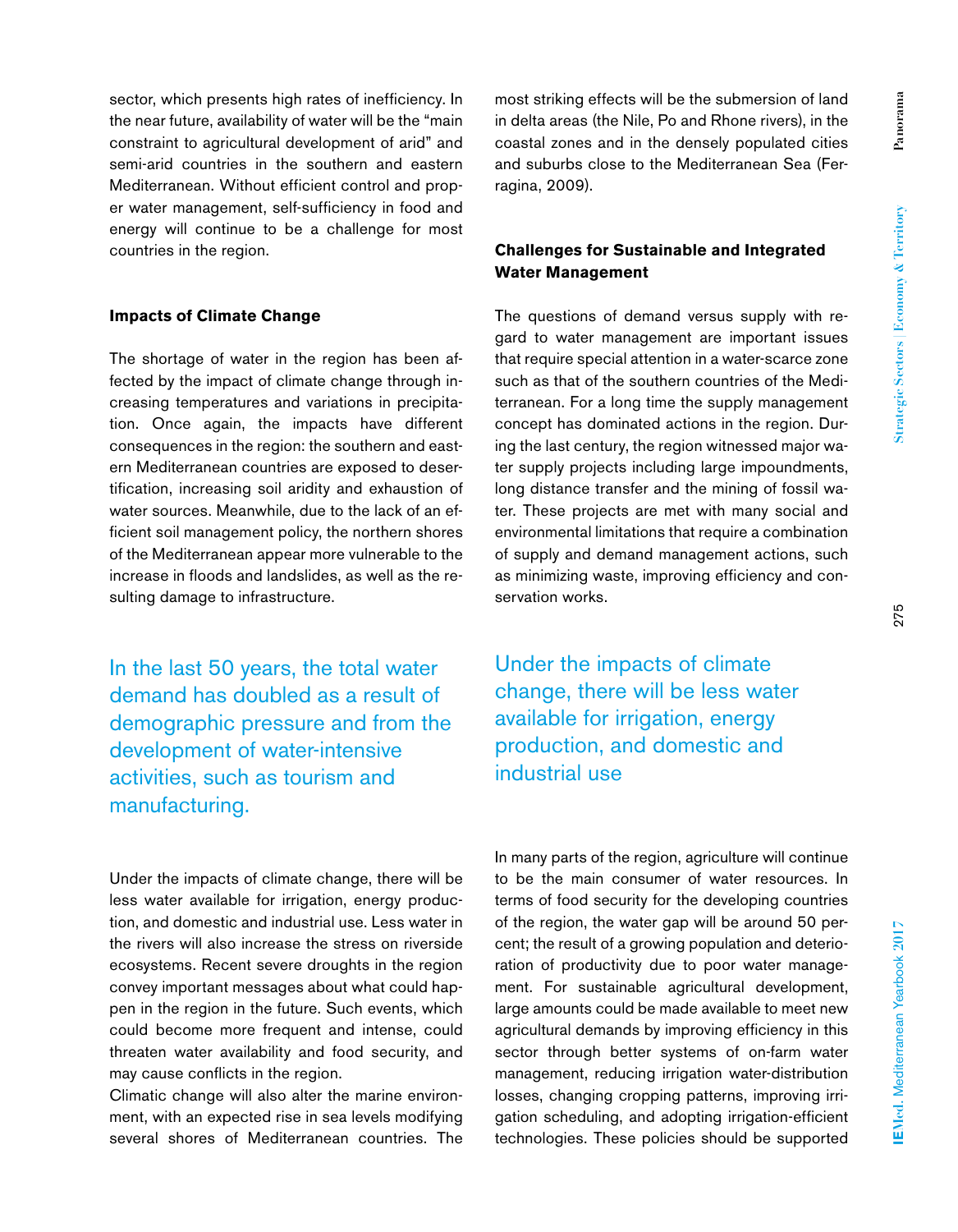**Panorama**

Panorama

by participative irrigation management and water use practices, whereby equitable irrigation water charges are introduced (Hamdy, 2001).

Technical solutions alone cannot provide the increasing population with a safe water supply and proper environmental protection

Technical solutions alone cannot provide the increasing population with a safe water supply and proper environmental protection. Integrated waterresources management including technical, managerial, institutional, social and economic aspects constitute the first priority among the range of actions included in the adopted strategy. New dams, river diversions and overexploitation of groundwater resources rarely offer sustainable solutions. The key challenges are to establish priorities and policies for allocating water among competing uses and users, to encourage more efficient and productive use of water, and to reshape institutions to better suit the water constraints. Increasing efficiency by reducing losses and wasteful use is expected to help stabilize water demand in the southern and eastern Mediterranean countries (Burak and Margat, 2016).

# **Challenges of Transboundary Water Management in the Southern and Eastern Mediterranean**

The transboundary water resources shared among the countries of the region or with countries outside the region constitute the majority of the water resources, including both surface and groundwater bodies. Moreover, major transboundary river basins in the Mediterranean, namely the Jordan, Nile and the Euphrates-Tigris are in sub-regions that have experienced severe political tensions. These political circumstances have aggravated past water disputes, which otherwise might have been solved had the political climate been more favourable. In other words, water disputes were overlaid, or at least influenced, by multifaceted interstate conflicts involving other disputes over security, borders, and other issues.

In this context, the water dispute in the Jordan basin is a distribution conflict embedded in a protracted political (Arab-Israeli) conflict, displaying all the characteristics of a zero-sum game, whereas the water dispute in the Nile basin is intimately related to unfair clauses in historical, bilateral sharing agreements. Additionally, the increasing ability and desire of the upstream states, namely Ethiopia, to challenge Egypt's status as hydro-hegemon and the overall status quo constitute contemporary reasons for tensions over water. In the Euphrates-Tigris basin, the water dispute arose from the competitive, uncoordinated and unilateral water development projects of the riparians, however the political linkages established between transboundary water issues and non-riparian security issues also exacerbated the disagreements over water sharing and allocation.

Despite the numerous water sources disputed between different countries, no conflict in the area has been exclusively caused by water, although this natural resource has played a crucial role in the Arab-Israeli conflict and the disputes around the Tigris-Euphrates and Nile basins.

Major transboundary river basins in the Mediterranean are in subregions that have experienced severe political tensions

The competing demands for water in the absence of a conflict resolution mechanism may lead to severe consequences in the water-scarce zone. There is an obvious and urgent need for regional water cooperation in the region. Concerned countries should realize that without cooperation they cannot address the issues of each country and the only way out is through cooperation. This can only be achieved through recognition of the interests and the concerns of all riparians through the comprehensive, integrated and environmentally-sound water management of the entire water basin.